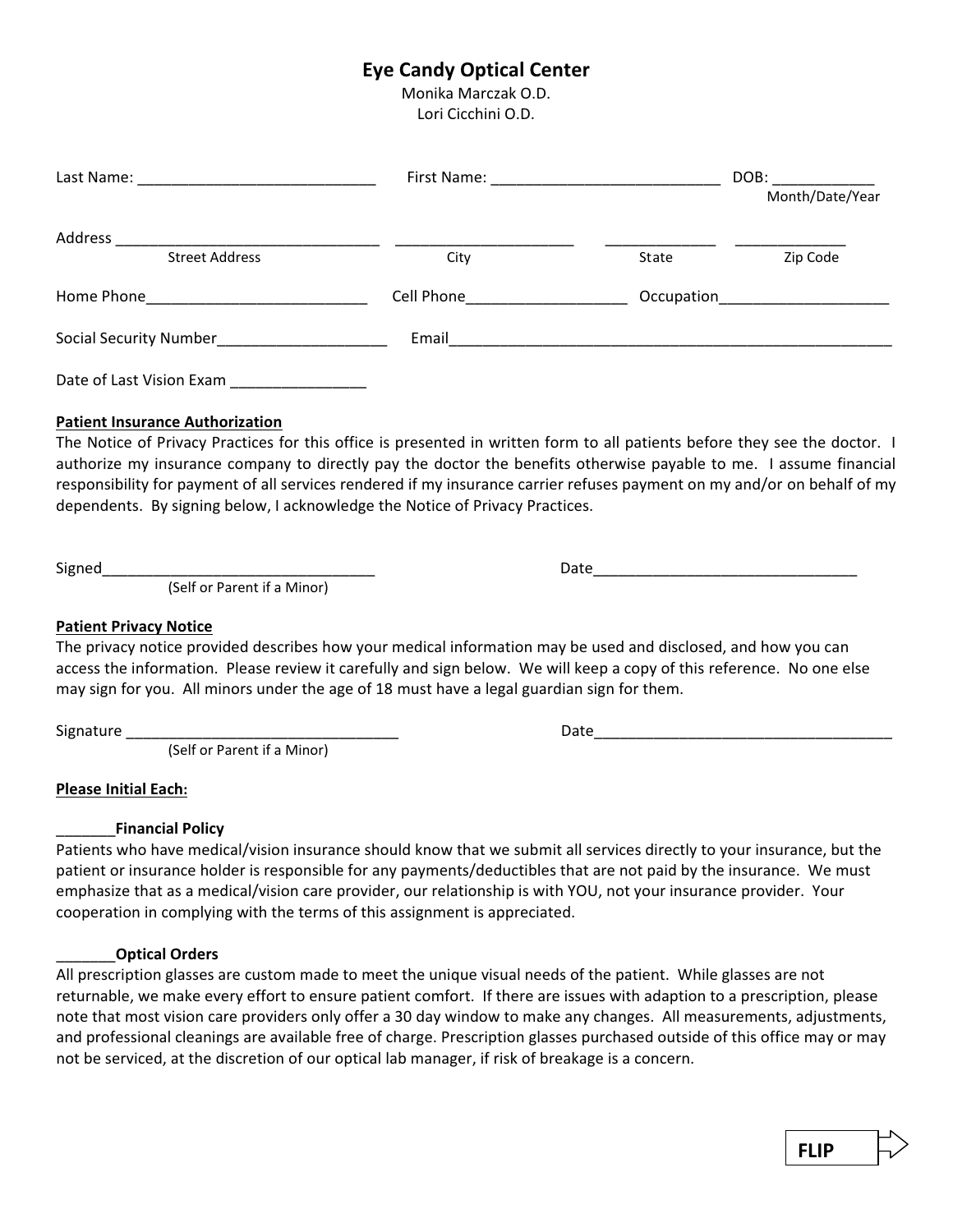# **Why do I need this test?**

Digital Retinal Photography gives us a more comprehensive way of viewing your eyes, and it allows us to perform a more thorough exam. This photo will provide us/you a baseline. This photo adds to our ability to evaluate the health of your eyes, which is especially important if you have headaches, spots or flashes, a family history of glaucoma, diabetes or macular degeneration, high blood pressure, elevated cholesterol, rheumatoid arthritis or melanoma.

# **Vision vs. Medical Insurance Consent Form**

Many of our patients have vision coverage and medical insurance. They are very different in terms of the services they cover and it is important for our patients to understand those differences. Vision coverage (VSP, EyeMed, VBA, etc.) is mainly designed to determine a prescription for glasses and is not equipped to deal with complex medical conditions and/or diagnoses. When a medical condition is present (such as diabetes, cataracts, dry eye, floaters, etc.) it is necessary to file the claim with your major medical coverage (BCBS, Aetna, UPMC, Cigna, etc.) and the co-pays for that insurance will apply in addition to any non-covered services. If you do not have medical insurance but require a medical exam, please realize you will pay a higher fee than the normal well-visit exam.

Insurance carriers set these rules and our office is obligated to follow them. In most cases, it is difficult to determine prior to the examination which type of insurance our office will be billing. In the event that we do not accept your insurance we will provide you with an itemized receipt so that you may file with your carrier for reimbursement. If you have any questions, please let us know.

I understand the guidelines stated above and I authorize Dr. Marczak to bill my insurance accordingly.

| Signature                          | Date                  |
|------------------------------------|-----------------------|
| (Self or Parent if a Minor)        |                       |
| Name of Vision Insurance Provider  | Name of Policy Holder |
| Name of Medical Insurance Provider | Name of Policy Holder |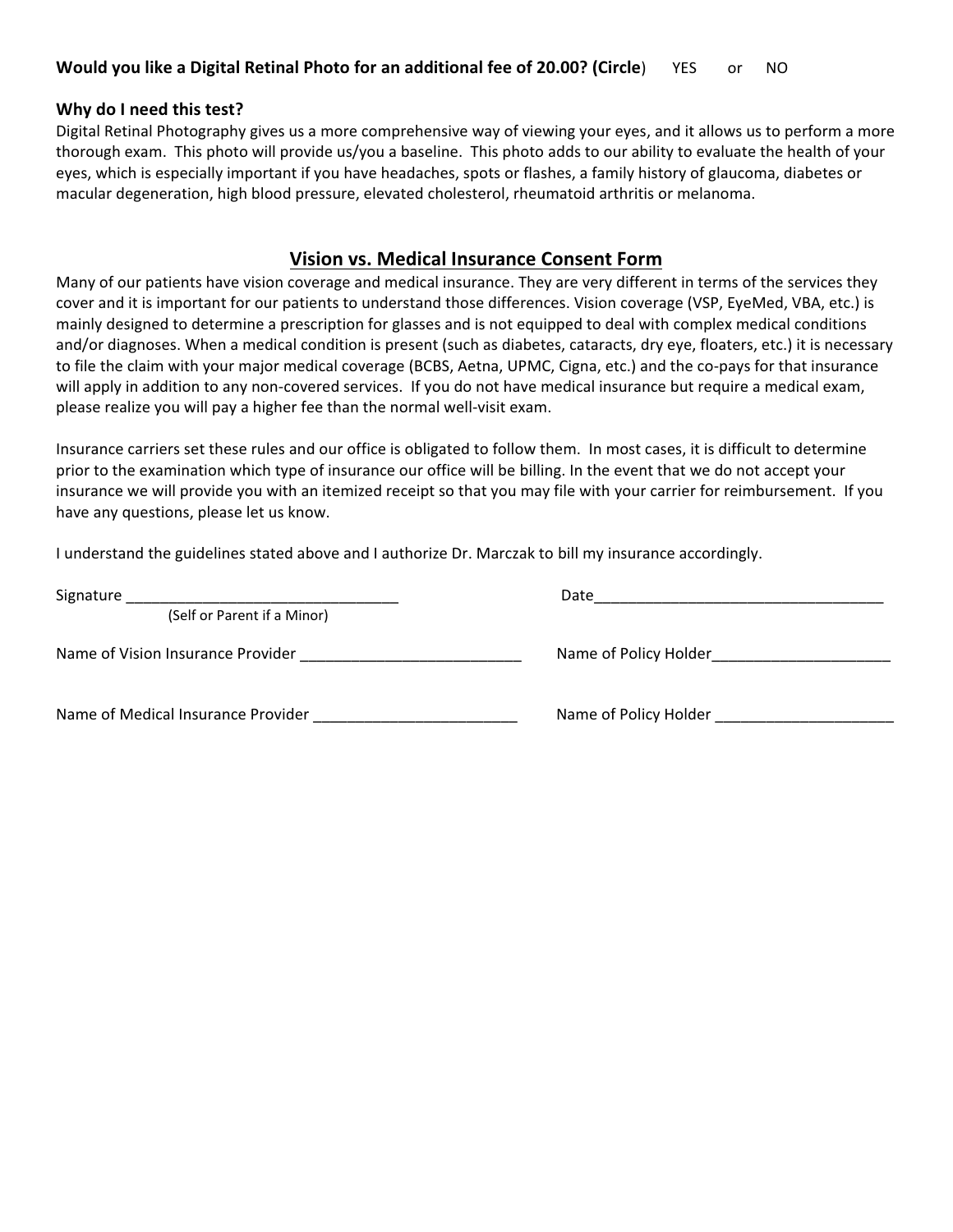Are you having any eye or vision problems?

## **Are you experiencing any of the following? (Circle)**

\_\_\_\_\_\_\_\_\_\_\_\_\_\_\_\_\_\_\_\_\_\_\_\_\_\_\_\_\_\_\_\_\_\_\_\_\_\_\_\_\_\_\_\_\_

\_\_\_\_\_\_\_\_\_\_\_\_\_\_\_\_\_\_\_\_\_\_\_\_\_\_\_\_\_\_\_\_\_\_\_\_\_\_\_\_\_\_\_\_\_ \_\_\_\_\_\_\_\_\_\_\_\_\_\_\_\_\_\_\_\_\_\_\_\_\_\_\_\_\_\_\_\_\_\_\_\_\_\_\_\_\_\_\_\_\_

| <b>Blurred</b> | Computer       | Eyestrain | Double         |
|----------------|----------------|-----------|----------------|
| Vision         | Fatigue        |           | Vision         |
| Itching        | <b>Burning</b> | Watery    | <b>Dryness</b> |
|                |                | Eyes      |                |
| Redness        | Flashing       | Floating  | Glare          |
|                | Lights         | Spots     |                |
| Headaches      |                |           |                |
|                |                |           |                |

## **Do you wear corrective lenses?**

| Glasses I | Contacts | ant∤ |
|-----------|----------|------|
|           |          |      |

**Are you interested in (Circle)** : Contact Lenses or Lasik

Neither

## **Ocular History:**

| Lazy Eye                 | Yes | No        |
|--------------------------|-----|-----------|
| Cataract                 | Yes | <b>No</b> |
| Age-Related              | Yes | No        |
| Macular                  |     |           |
| Degeneration             |     |           |
| Glaucoma                 | Yes | <b>No</b> |
| Diabetic                 | Yes | No        |
| Retinopathy              |     |           |
| Dry Eye                  | Yes | <b>No</b> |
| Eye Infection,           | Yes | No        |
| Inflammation, or         |     |           |
| Allergy                  |     |           |
| Floaters and/or          | Yes | <b>No</b> |
| Flashes of Light         |     |           |
| <b>Iritis or Uveitis</b> | Yes | No        |
| Retinal                  | Yes | <b>No</b> |
| Detachment or            |     |           |
| Defect                   |     |           |
| Eye Surgery or           | Yes | No        |
| Injury                   |     |           |
| Please List:             |     |           |
|                          |     |           |
| Other                    |     |           |

**Alcohol Use**: YES or NO

**Smoking Status**: Never smoked/Former smoker/Current Smoker

**Please list all medications you are currently taking and the condition being treated.**

**\_\_\_\_\_\_\_\_\_\_\_\_\_\_\_\_\_\_\_\_\_\_\_\_\_\_\_\_\_\_\_\_\_\_\_\_\_\_\_\_\_\_\_\_\_ \_\_\_\_\_\_\_\_\_\_\_\_\_\_\_\_\_\_\_\_\_\_\_\_\_\_\_\_\_\_\_\_\_\_\_\_\_\_\_\_\_\_\_\_\_ \_\_\_\_\_\_\_\_\_\_\_\_\_\_\_\_\_\_\_\_\_\_\_\_\_\_\_\_\_\_\_\_\_\_\_\_\_\_\_\_\_\_\_\_\_ \_\_\_\_\_\_\_\_\_\_\_\_\_\_\_\_\_\_\_\_\_\_\_\_\_\_\_\_\_\_\_\_\_\_\_\_\_\_\_\_\_\_\_\_\_ \_\_\_\_\_\_\_\_\_\_\_\_\_\_\_\_\_\_\_\_\_\_\_\_\_\_\_\_\_\_\_\_\_\_\_\_\_\_\_\_\_\_\_\_\_ \_\_\_\_\_\_\_\_\_\_\_\_\_\_\_\_\_\_\_\_\_\_\_\_\_\_\_\_\_\_\_\_\_\_\_\_\_\_\_\_\_\_\_\_\_** 

**Are you allergic to any medication(s)?** Yes No **List:**\_\_\_\_\_\_\_\_\_\_\_\_\_\_\_\_\_\_\_\_\_\_\_\_\_\_\_\_\_\_\_\_\_\_\_\_\_\_\_\_\_\_

\_\_\_\_\_\_\_\_\_\_\_\_\_\_\_\_\_\_\_\_\_\_\_\_\_\_\_\_\_\_\_\_\_\_\_\_\_\_\_\_\_\_\_\_\_ \_\_\_\_\_\_\_\_\_\_\_\_\_\_\_\_\_\_\_\_\_\_\_\_\_\_\_\_\_\_\_\_\_\_\_\_\_\_\_\_\_\_\_\_\_

# *Review of Systems:* (Circle)

|                        | <b>Pregnant/Nursing</b>        | Cancer                    | <b>Other</b>            |
|------------------------|--------------------------------|---------------------------|-------------------------|
| Ear/Nose/Throat        | <b>Hearing Loss</b>            | Vertigo                   | Sinus<br>Problems       |
| <b>Neurological</b>    | <b>Multiple Sclerosis</b>      | <b>Migraines</b>          | <b>Seizures</b>         |
| Psychiatric            | Depression                     | Anxiety                   | Attention<br>Deficit    |
| Cardiovascular         | Hypertension                   | Stroke                    | Heart<br><b>Disease</b> |
| <b>Respiratory</b>     | Asthma                         | Sleep<br>Apnea            | Sarcoid                 |
| Gastrointestinal       | Crohn's Disease                | Colitis                   | Acid<br>Reflux          |
| Genitourinary          | <b>Kidney Disease</b>          | Frequent<br>Urination     |                         |
| <b>Musculoskeletal</b> | Osteoporosis                   | Ankylosing<br>Spondylitis | Other                   |
| <b>Skin</b>            | Rosacea                        | Eczema                    | Psoriasis               |
| <b>Endocrine</b>       | Diabetes: Type I<br>or Type II | Thyroid<br>Issues         | Other                   |
| <b>Blood/Lymph</b>     | Hypocholesterol                | Anemia                    | Other                   |
| <b>Allergy Immune:</b> | Allergies                      | <b>Arthritis</b>          | Other                   |

## **Family History**: (Circle)

| Cancer              | Grandparent/Mother/Father/Sibling |
|---------------------|-----------------------------------|
| <b>Diabetes</b>     | Grandparent/Mother/Father/Sibling |
| Hypertension        | Grandparent/Mother/Father/Sibling |
| Hyperthyroid        | Grandparent/Mother/Father/Sibling |
| <b>Macular</b>      | Grandparent/Mother/Father/Sibling |
| <b>Degeneration</b> |                                   |
| Glaucoma            | Grandparent/Mother/Father/Sibling |
| Other               |                                   |
|                     |                                   |

### **Signature**\_\_\_\_\_\_\_\_\_\_\_\_\_\_\_\_\_\_\_\_\_\_\_\_\_\_\_\_\_\_\_\_\_\_\_\_\_\_\_